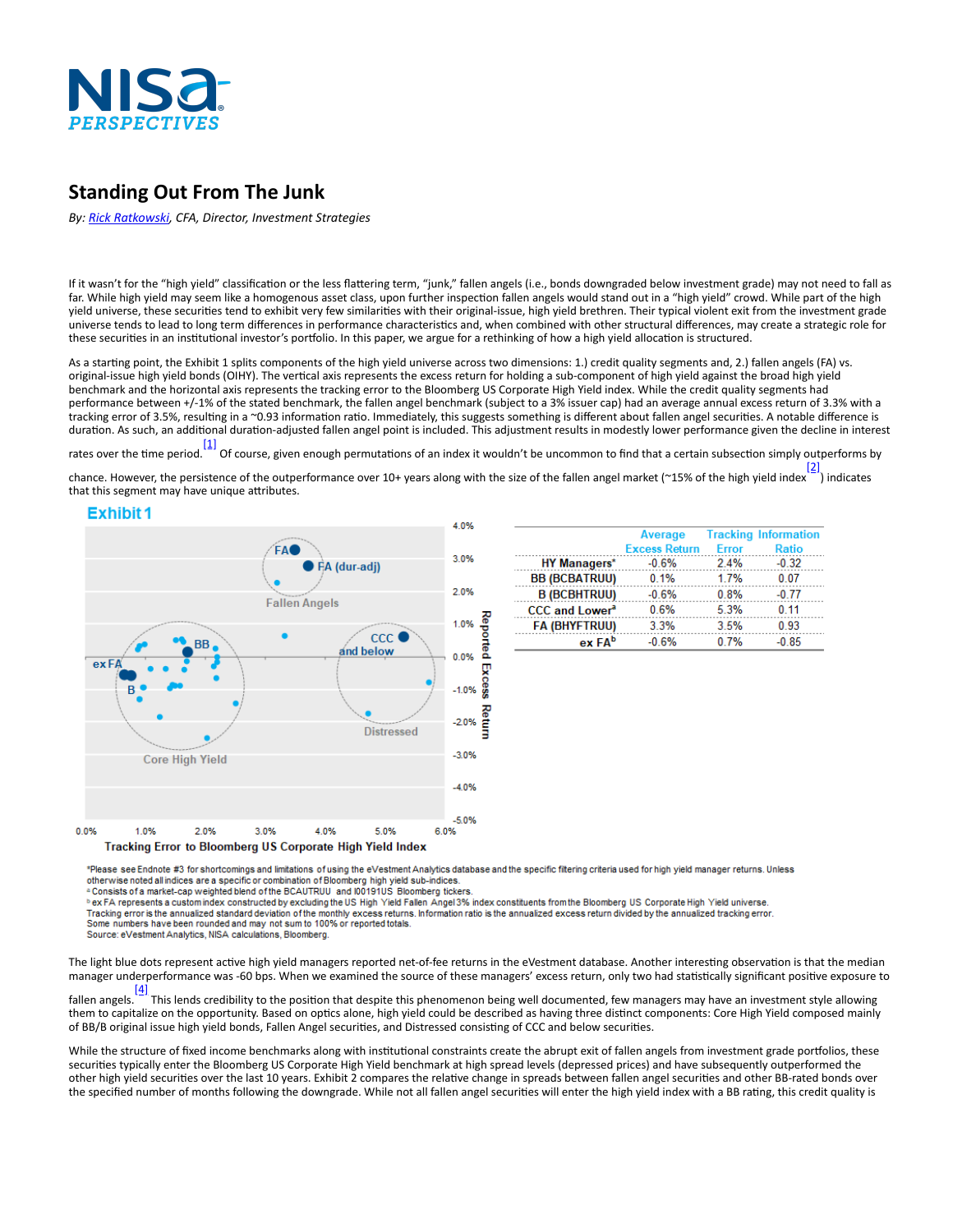#### <span id="page-1-0"></span>the appropriate comparison for the vast majority of securities. [\[5\]](#page-3-0)

### **Exhibit 2: Average Spread Level Relative to HY BB Index**



Data from 06/30/2014 - 09/30/2021

As of 09/30/2021, the Bloomberg High Yield Fallen Angel 3% Index was comprised of 91.5% BB+ to BB- rated

securities Data based on Bloomberg Ba US High Yield (HY BB Index) and High Yield Fallen Angel 3% Indices.

Source: NISA calculations, Bloomberg.

A key observation from this chart is the significant spread tightening that occurs in the first few months following the downgrade. However, the spread tightening has historically continued, albeit at a modestly slower pace, over the remainder of the year following the downgrade event. Even at the end of this period, fallen angel securities average 95bps of higher yield than their original issue BB-rated counterparts. Larger fallen angels have exhibited more tightening (as evidenced by the relative tightening of the MV-weighted time series) and a longer-term dislocation than the median issuer.

Exhibit 3 below depicts OAS changes in high yield securities six months following the downgrade going back to June 30, 2014. Of course, some fallen angel securities could fall further, but 50% of securities experienced a 50bps-or-more spread tightening in the six months immediately after the downgrade, and only 28% experienced a spread widening at all.

# **Exhibit 3: Net Spread Change Relative to HY BB Index**



Each observation represents an issuer that was downgraded from the Bloomberg Credit Index to the Bloomberg US Corporate High Yield Index

06/30/2014 There is no guarantee that similar relationships will persist

Data based on Bloomberg Ba US High Yield (HY BB Index) and High Yield Fallen Angel 3% Indices

Source: NISA calculations, Bloomberg.

This data supports the conclusion from a [previous](https://www.nisa.com/perspectives/the-fall-of-fallen-angels/) post regarding how the fixed income market structure creates a dislocation for fallen angels securities. The elevated yield of fallen angels versus similar high yield securities seems to persist indefinitely over OIHY bonds. This is especially surprising considering the high proportion of OIHY bonds with call features versus fallen angel securities. All else equal we would expect these differences to result in lower fallen angel spreads vis-à-vis OIHY bonds.

While our high yield posts have predominantly focused on market segmentation as a driver of fallen angels spread differences, structural differences may play a role as well. The duration, coupons, maturity, and call features differ materially from OIHY bonds. The lack of existence of various features may make these bonds less than perfect fits in a traditional High Yield manager's portfolio.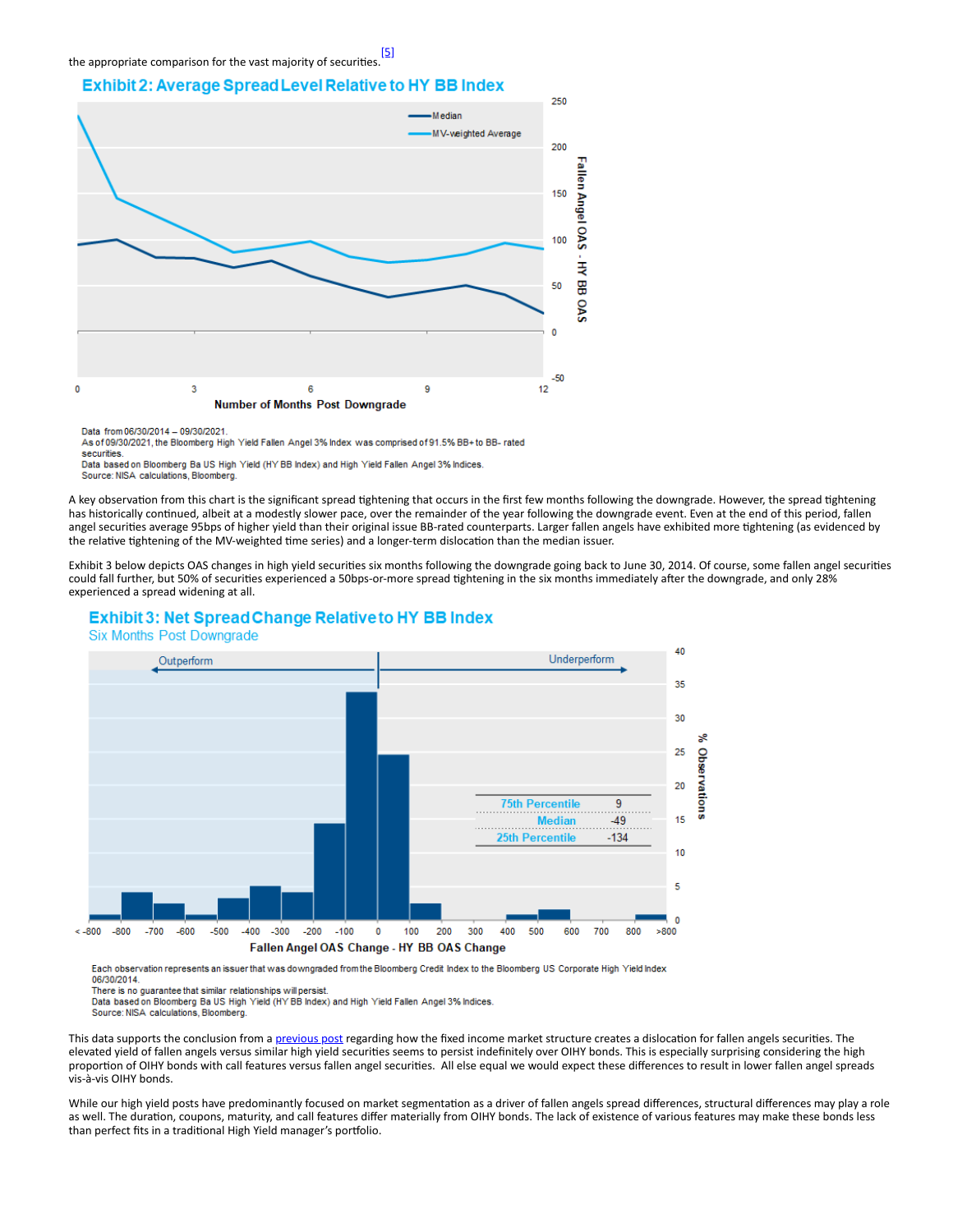## <span id="page-2-0"></span>**Table 1: Select Index Characteristics**

September 2021

|                               | <b>Fallen Angel</b> | High Yield ex. Fallen Angel |
|-------------------------------|---------------------|-----------------------------|
| <b>Average Credit Quality</b> | <b>BB</b>           | $B+$                        |
| <b>Duration (years)</b>       | 6.2                 | 3.5                         |
| Average Issue Size (mm)       | 616                 | 701                         |
| % Callable <sup>c</sup>       | 1.7%                | 78.4%                       |
| <b>Industry Breakdown</b>     |                     |                             |
| <b>Finance</b>                | 11%                 | 10%                         |
| Banking                       | 6%                  | 1%                          |
| Brkg/AssetMgrs/Exchs          | 0%                  | 1%                          |
| Finance Companies             | 1%                  | 3%                          |
| <b>Finance Other</b>          | 0%                  | 1%                          |
| Insurance                     | 1%                  | 3%                          |
| <b>REITs</b>                  | 3%                  | 2%                          |
| <b>Industrial</b>             | 85%                 | 88%                         |
| <b>Basic Industry</b>         | 5%                  | 5%                          |
| Capital Goods                 | 5%                  | 9%                          |
| Communications                | 10%                 | 17%                         |
| Consumer Cyclical             | 17%                 | 21%                         |
| Consumer Non-cyclical         | 9%                  | 14%                         |
| Energy                        | 26%                 | 11%                         |
| <b>Industrial Other</b>       | 1%                  | 1%                          |
| <b>Technology</b>             | 8%                  | 6%                          |
| Transportation                | 4%                  | 2%                          |
| <b>Utility</b>                | 4%                  | 2%                          |
| Electric                      | 4%                  | 2%                          |
| Natural Gas                   | 0%                  | 0%                          |

<sup>c</sup> Excludes securities with make whole call provisions nor securities with a call date within one year of maturity. As of 09/30/2021.

Data based on Bloomberg US Corporate High Yield and High Yield Fallen Angel 3% Indices. High Yield ex. Fallen Angel represents a customindex constructed by removing the US High Yield Fallen Angel 3% index constituents from the

Bloomberg US Corporate High Yield constituents.<br>Some numbers have been rounded and may not sum to 100% or reported totals.

Source: Bloomberg.

LDI note: The longer duration of fallen angel securities coupled with a higher average credit quality allow these securities to have the potential to fit in an LDIfocused strategy better than traditional high yield securities.

We believe fallen angels should be utilized as a key component of a high yield investment strategy. Based on the eVestment analysis discussed above, it appears this market has been used less frequently as an enhancement engine by active high yield managers. While good reasons like manager style may explain the notable absence, we believe approaches exist to incorporate the episodic nature of fallen angels into a high yield investment strategy. Given the positive attributes of fallen angel securities, they seem deserving of another chance in investors' portfolios.

#### **APPENDIX**

Fallen angels have comprised between ~8%-37% of the high yield market since the index inception.



### **Exhibit 4: Fallen Angel % of High Yield Market**

Data based on Bloomberg US Corporate High Yield and High Yield Fallen Angel 3% Indices. Source: Bloomberg.

After controlling each credit subcomponent for duration, fallen angels still exhibit an outsized excess return per unit of tracking error.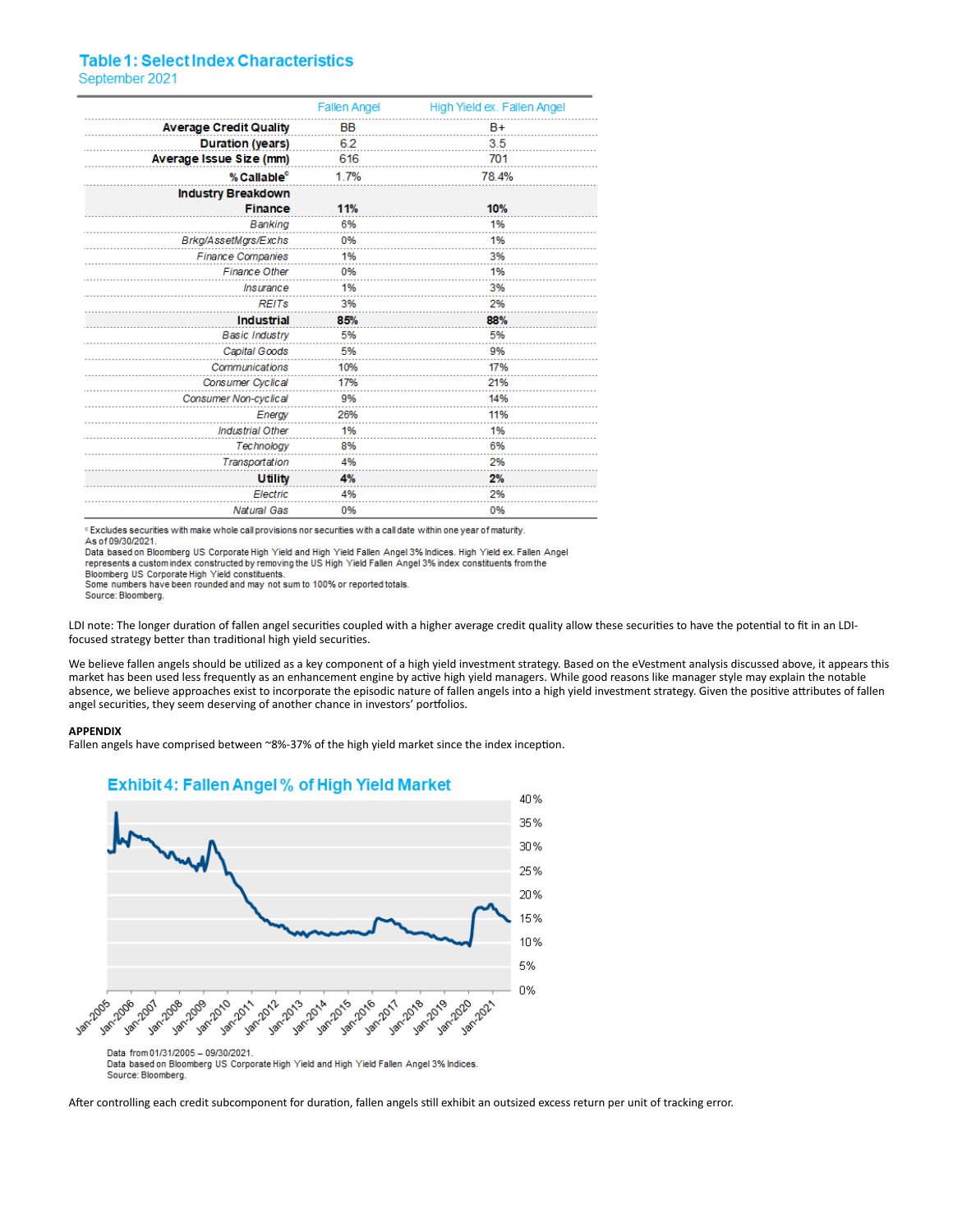### **Exhibit 5**

<span id="page-3-0"></span>

|      |                                  | Average              |       | <b>Tracking Information</b> | Index          |
|------|----------------------------------|----------------------|-------|-----------------------------|----------------|
|      |                                  | <b>Excess Return</b> | Error | Ratio                       | Duration (yrs) |
|      | <b>BB (BCBATRUU)</b>             | 0.0%                 | 1.6%  | 0.00                        | 4.63           |
|      | <b>B (BCBHTRUU)</b>              | $-0.5%$              | 0.7%  | $-0.72$                     | 3.04           |
|      | <b>CCC and Lower<sup>a</sup></b> | 0.8%                 | 5.1%  | 0.15                        | 2.64           |
|      | <b>FA (BHYFTRUU)</b>             | 2.8%                 | 3.7%  | 0.74                        | 6.13           |
| Repo | $ex$ $FAb$                       | $-0.5%$              | 0.7%  | $-0.75$                     | 3.46           |

Original index durations reported

Consists of a market-cap weighted blend of the BCAUTRUU and 100191US Bloomberg tickers

**Pex FA represents a custom index constructed by excluding the US High Yield Fallen Angel 3% index constituents from the Bloomberg US Corporate High Yield universe.**<br>Data based on US Corporate Bloomberg High Yield and US H

The analysis is based on data from 10/31/2011 through 09/30/2021. Tracking error is the annualized standard deviation of the monthly excess returns. Information ratio is the annualized excess return divided by the annualized tracking error.

Some numbers have been rounded and may not sum to 100% or reported totals.

Source: NISA calculations, Bloomberg.

[\[1\]](#page-0-0) See Appendix for chart showing the duration adjusted return of the credit quality sub-indices.

[\[2\]](#page-0-0) See [Appendix](#page-2-0) for me series of Fallen Angel market cap expressed as a % of the High Yield market.

 $\frac{[3]}{4}$  $\frac{[3]}{4}$  $\frac{[3]}{4}$  HY Manager data referenced throughout this publication data is from eVestment. There are shortcomings to using databases, including limitations on inclusiveness and survivorship bias. Benchmarks identified in the eVestment Analytics database are selected by the product's investment manager and may not be indicative of the true product benchmark. The analysis is based on data from 10/31/2011 through 09/30/2021 from eVestment Analytics, Bloomberg, and Bloomberg Index Services Ltd. NISA included High Yield Manager product data meeting the following criteria: 1) separate account product 2) benchmarked to High Yield 3) data available between October 2011 and September 2021. Gross-of-fee data was then adjusted by managers stated fee. NISA removed one outlier from the data; that manager had an excess return of -4.6% with a tracking error of 14.9%; this datapoint did not impact the conclusions reflected in the analysis. Neither NISA nor eVestment guarantee or warrant the accuracy, meliness or completeness of the information provided by eVestment and are not responsible for any errors or omissions with respect to such information.

[\[4\]](#page-0-0) The fallen angel factor is defined by the excess return on the Bloomberg U.S. High Yield Fallen Angel 3% Index. Regression analysis on historical returns was used to estimate the exposure of each manager to the fallen angel factor. A manager's exposure to fallen angels was considered statistically significant if the p-value of the fallen angel factor was less than 0.05.

[\[5\]](#page-1-0) More than 90% of the Bloomberg US High Yield Fallen Angel 3% Index (3% issuer cap) are BB rated securities.

Disclaimer: By accepting this material, you acknowledge, understand and accept the following:

This material has been prepared by NISA Investment Advisors, LLC ("NISA"). This material is subject to change without notice. This document is for information and illustrative purposes only. It is not, and should not be regarded as "investment advice" or as a "recommendation" regarding a course of action, including without limitation as those terms are used in any applicable law or regulation. This information is provided with the understanding that with respect to the material provided herein (i) NISA is not acting in a fiduciary or advisory capacity under any contract with you, or any applicable law or regulation, (ii) that you will make your own independent decision with respect to any course of action in connection herewith, as to whether such course of action is appropriate or proper based on your own judgment and your specific circumstances and objectives, (iii) that you are capable of understanding and assessing the merits of a course of action and evaluating investment risks independently, and (iv) to the extent you are acting with respect to an ERISA plan, you are deemed to represent to NISA that you qualify and shall be treated as an independent fiduciary for purposes of applicable regulation. NISA does not purport to and does not, in any fashion, provide tax, accounting, actuarial, recordkeeping, legal, broker/dealer or any related services. You should consult your advisors with respect to these areas and the material presented herein. You may not rely on the material contained herein. NISA shall not have any liability for any damages of any kind whatsoever relating to this material. No part of this document may be reproduced in any manner, in whole or in part, without the written permission of NISA except for your internal use. This material is being provided to you at no cost and any fees paid by you to NISA are solely for the provision of investment management services pursuant to a written agreement. All of the foregoing statements apply regardless of (i) whether you now currently or may in the future become a client of NISA and (ii) the terms contained in any applicable investment management agreement or similar contract between you and NISA

All e-mail messages sent to or from this address are subject to review by and/or disclosure to, someone other than the recipient, including certain federal regulatory agencies. This message, including any attachments, is intended for the exclusive use of the recipient(s) to whom it is addressed and may contain information that is proprietary, privileged, confidential and/or exempt from disclosure under applicable law. NISA Investment Advisors, LLC does not waive confidentiality or any of the foregoing by mistransmission or otherwise. Any viewing, dissemination, distribution, disclosure or copying of this message by an unintended recipient is strictly prohibited. Please notify the sender by e-mail if you are not an intended recipient and delete the original without making any copies. If you receive marketing and promotional e-mails from NISA Investment Advisors, LLC, you can unsubscribe from all emails or update subscription preferences by visiting [the subscription preferences center](https://preview.pardot.com/email/draft/previewSourceSessionable/id/%7B%7BEmailPreferenceCenter%7D%7D) at any time. NOTE: We will continue communicating with you by e-mail about your account and other transactional or operational matters. For other questions, we can be reached at inqu

*© 2022, All rights reserved.*

**Our mailing address is:**